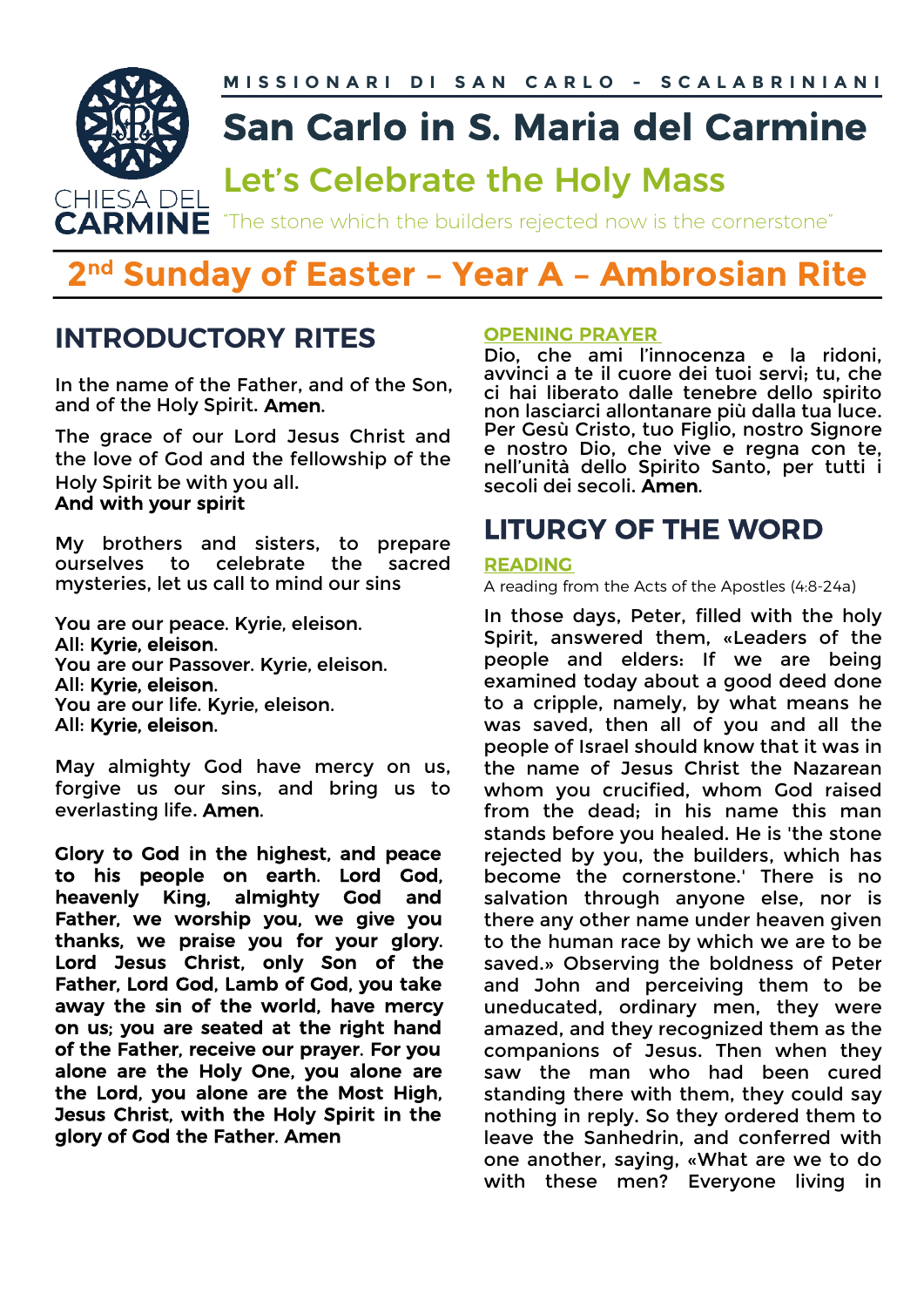Jerusalem knows that a remarkable sign was done through them, and we cannot deny it. But so that it may not be spread any further among the people, let us give them a stern warning never again to speak to anyone in this name.» So they called them back and ordered them not to speak or teach at all in the name of Jesus. Peter and John, however, said to them in reply, «Whether it is right in the sight of God for us to obey you rather than God, you be the judges. It is impossible for us not to speak about what we have seen and heard.» After threatening them further, they released them, finding no way to punish them, on account of the people who were all praising God for what had happened. For the man on whom this sign of healing had been done was over forty years old. After their release they went back to their own people and reported what the chief priests and elders had told them. And when they heard it, they raised their voices to God with one accord. The Word of the Lord.

Thanks be to God

# PSALM 117

### The stone which the builders rejected now is the cornerstone.

Give thanks to the Lord, for he is good, for his mercy endures forever. Let the house of Israel say,«His mercy endures forever.» R.

The stone which the builders rejected has become the cornerstone. By the Lord has this been done; it is wonderful in our eyes. R.

You are my God, I give you thanks; my God, I offer you praise. Give thanks to the Lord, who is good, whose love endures forever. R.

#### EPISTLE

A reading from the letter of saint Paul to the Colossians (2:8-15)

Brothers: See to it that no one captivates you with an empty, seductive philosophy according to human tradition, according to the elemental powers of the world and not according to Christ. For in him dwells the whole fullness of the deity bodily, and you share in this fullness in him, who is the head of every principality and power. In him you were also circumcised with a circumcision not administered by hand, by stripping off the carnal body, with the circumcision of Christ. You were buried with him in baptism, in which you were also raised with him through faith in the power of God, who raised him from the dead. And even when you were dead (in) transgressions and the uncircumcision of your flesh, he brought you to life along with him, having forgiven us all our transgressions; obliterating the bond against us, with its legal claims, which was opposed to us, he also removed it from our midst, nailing it to the cross; despoiling the principalities and the powers, he made a public spectacle of them, leading them away in triumph by it. The Word of the Lord.

Thanks be to God

### GOSPEL ACCLAMATION

### Alleluia!

Thomas, you come to believe because you have seen me: blessed are those who have not seen and yet believe.

# Alleluia!

### **GOSPEL**

A reading from the holy gospel according John (20:19-31)

### Glory to you, o Lord

At that time, on the evening of that first day of the week, when the doors were locked, where the disciples were, for fear of the Jews, Jesus came and stood in their midst and said to them, «Peace be with you.» When he had said this, he showed them his hands and his side. The disciples rejoiced when they saw the Lord. Jesus said to them again, «Peace be with you. As the Father has sent me, so I send you.» And when he had said this, he breathed on them and said to them, «Receive the Holy Spirit. Whose sins you forgive are forgiven them, and whose sins you retain are retained.» Thomas, called Didymus, one of the Twelve, was not with them when Jesus came. So the other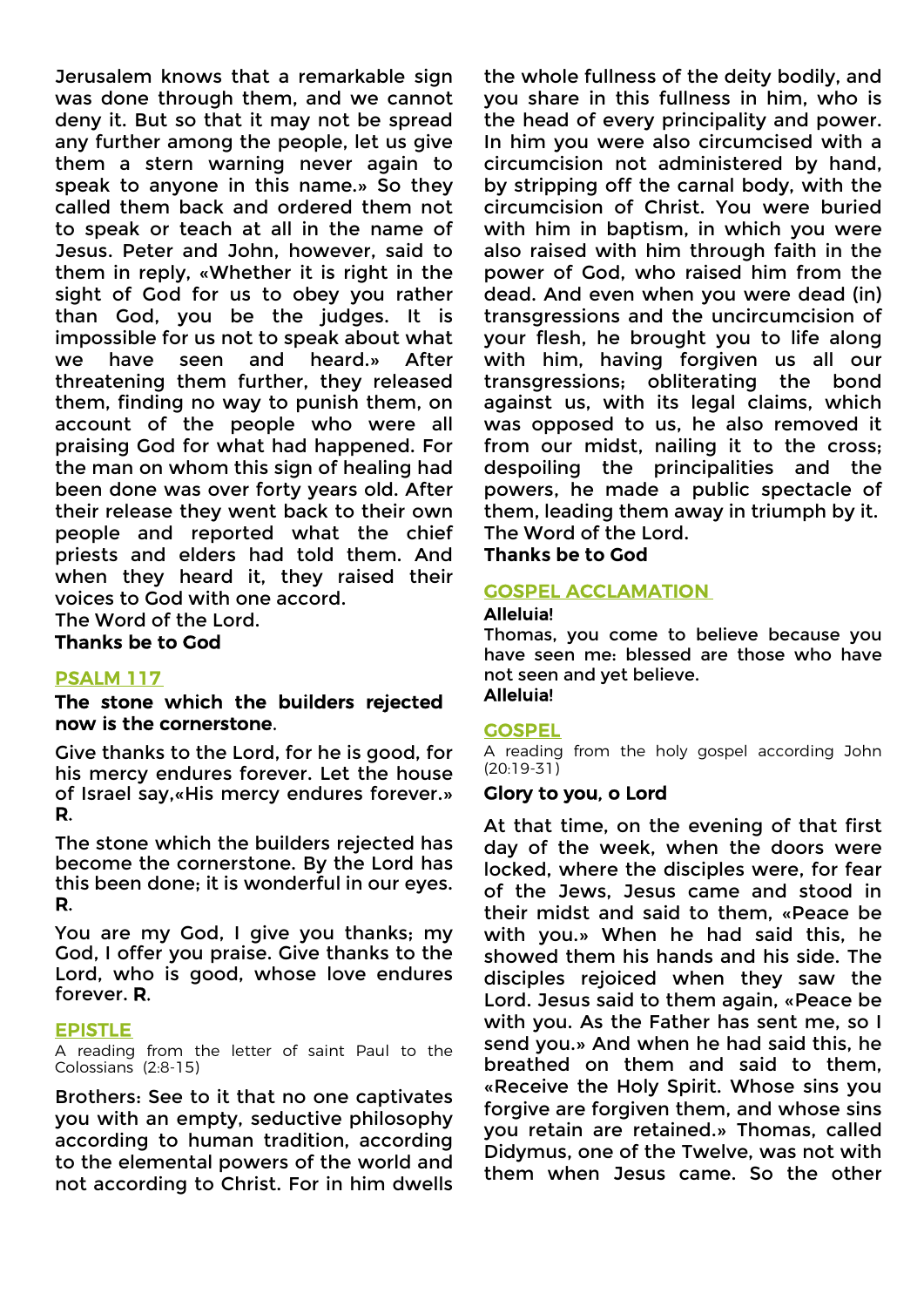disciples said to him, «We have seen the Lord.» But he said to them, «Unless I see the mark of the nails in his hands and put my finger into the nailmarks and put my hand into his side, I will not believe.» Now a week later his disciples were again inside and Thomas was with them. Jesus came, although the doors were locked, and stood in their midst and said, «Peace be with you.» Then he said to Thomas, «Put your finger here and see my hands, and bring your hand and put it into my side, and do not be unbelieving, but believe.» Thomas answered and said to him, «My Lord and my God!» Jesus said to him, «Have you come to believe because you have seen me? Blessed are those who have not seen and have believed.» Now, Jesus did many other signs in the presence of his disciples that are not written in this book. But these are written that you may come to believe that Jesus is the Christ, the Son of God, and that through this belief you may have life in his name.

The Gospel of the Lord.

# Praise to you, Lord Jesus Christ

(the HOMILY follows)

# PRAYER OF THE FAITHFUL

Reader: Lord hear us. All: Lord, graciously hear us.

We all pray together to our Mother: Hail Mary, full of Grace, the Lord is with thee. Blessed art thou among women, and blessed is the fruit of thy womb, Jesus.

Holy Mary, Mother of God, pray for us sinners now, and at the hour of death. Amen

# LITURGY OF THE EUCHARIST

According to the invitation of the Lord, before presenting our gifts to the altar, let us offer each other the sign of peace.

(all exchange a sign of peace)

# THE PROFESSION OF FAITH

We believe in one God, the Father, the Almighty, maker of heaven and earth, of all that is seen and unseen. We believe in one Lord, Jesus Christ, the only Son of God, eternally begotten of the Father, God from God, Light from Light, true God from true God, begotten, not made, of one Being with the Father. Through him all things were made. For us men and for our salvation he came down from heaven: by the power of the Holy Spirit he was born of the Virgin Mary, and was made man. For our sake he was crucified under Pontius Pilate; he suffered death and was buried. On the third day he rose again in accordance with the Scriptures; he ascended into heaven and is seated at the right hand of the Father. He will come again in glory to judge the living and the dead, and his kingdom will have no end. We believe in the Holy Spirit, the Lord, the giver of life, who proceeds from the Father and the Son. With the Father and the Son he is worshipped and glorified, he has spoken through the Prophets. We believe in one holy catholic and apostolic Church. We acknowledge one baptism for the forgiveness of sins. We look for the resurrection of the dead, and the life of the world to come. Amen.

# PRAYER OVER THE GIFTS

Volgi benigno lo sguardo, o Padre, ai doni che la tua Chiesa ti offre nella gioia e fa di essi un sacramento di salvezza per quanti li riceveranno con fede. Per Cristo nostro Signore. Amen.

# EUCHARISTIC PRAYER

The Lord be with you. And with your spirit. Lift up your hearts. We lift them up to the Lord. Let us give thanks to the Lord our God. It's right to give him thanks and praise.  $\left( \begin{array}{c} \end{array} \right)$ 

And so we join the angels and the saints in proclaiming your glory as we sing (say):

Holy, holy, holy Lord. God of power and might. Heaven and earth are full of your